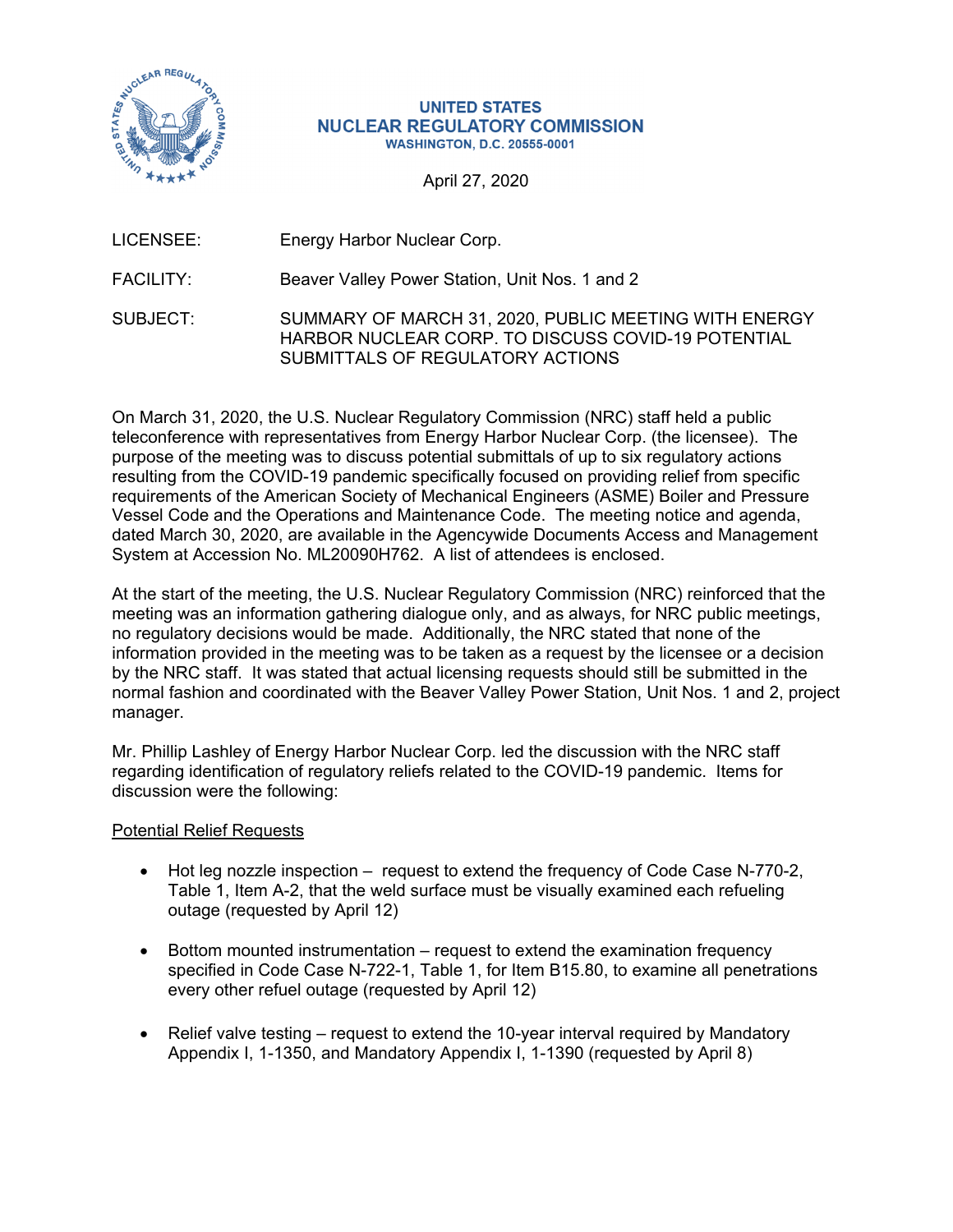- Motor-operated valve testing request to extend the testing frequency required by Code Case OMN-1, including the 6-month allowance allowed by OMN-20 (requested by April 6)
- Containment isolation valve water testing request to extend the 2-year testing frequency specified in ISTC-3630(a) (requested by April 12)
- Safety-significant dynamic restraint (snubber) testing request to extend the testing requirement specified in ISTD 5200 to inspect snubbers each fuel cycle (requested by April 4)

Members of the public were not in attendance; no public meeting feedback forms were received. Please direct any inquiries to me at 301-415-2328 or Jennifer. Tobin@nrc.gov.

*/RA/* 

Jennifer C. Tobin, Project Manager Plant Licensing Branch I Division of Operating Reactor Licensing Office of Nuclear Reactor Regulation

Docket Nos. 50-334 and 50-412

Enclosure: List of Attendees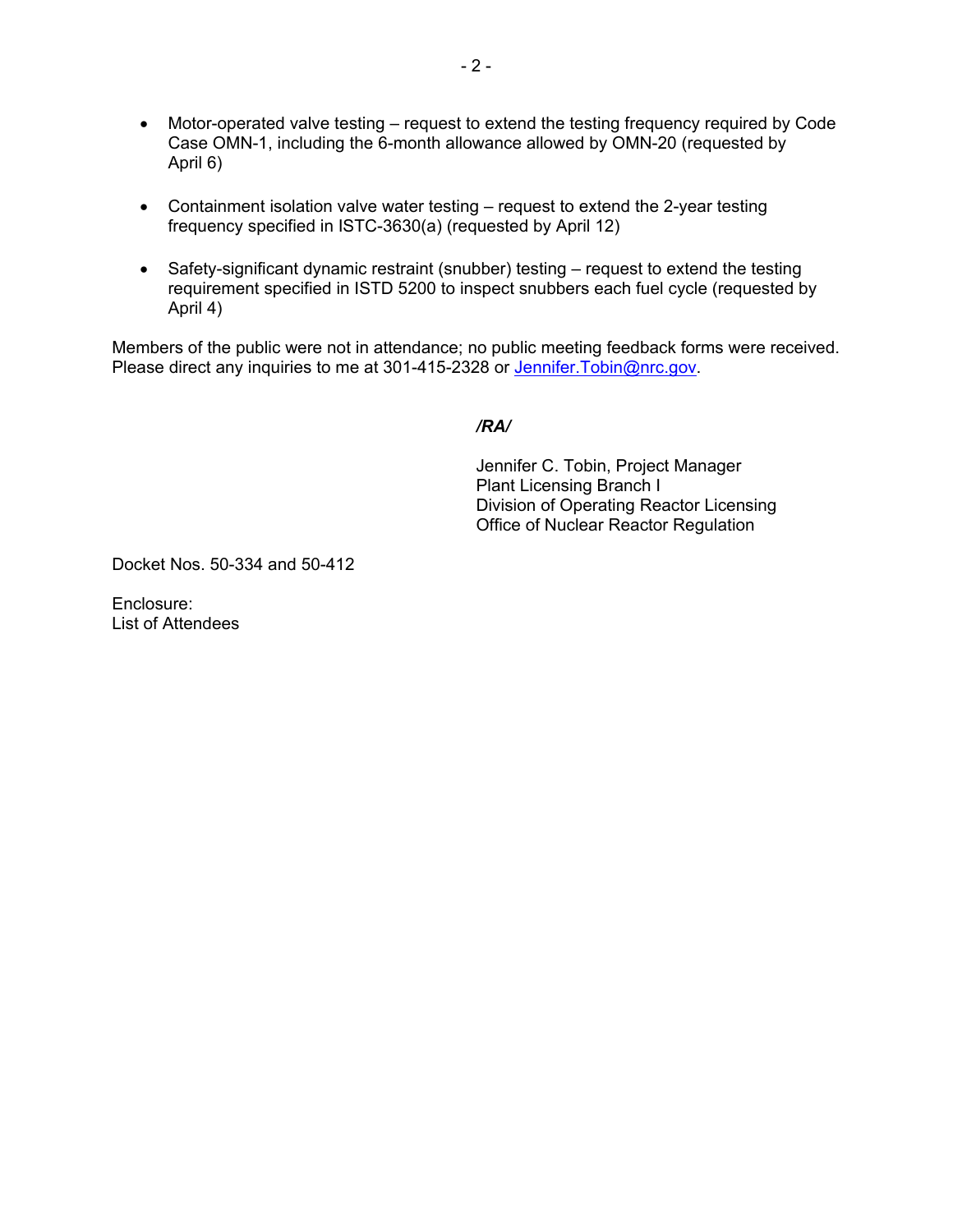# LIST OF ATTENDEES

### MARCH 31, 2020, PUBLIC MEETING WITH ENERGY HARBOR NUCLEAR CORP.

# REGARDING BEAVER VALLEY POWER STATION, UNIT NOS. 1 AND 2

## COVID-19 POTENTIAL REGULATORY ACTIONS

| <b>Name</b>              | Organization                                           |  |  |
|--------------------------|--------------------------------------------------------|--|--|
| <b>Neil Sheehan</b>      | <b>NRC</b>                                             |  |  |
| <b>Scott Burnell</b>     | <b>NRC</b>                                             |  |  |
| <b>Ed Miller</b>         | <b>NRC</b>                                             |  |  |
| James Danna              | <b>NRC</b>                                             |  |  |
| Jennifer Tobin           | <b>NRC</b>                                             |  |  |
| Tom Scarbrough           | <b>NRC</b>                                             |  |  |
| <b>Matt Mitchell</b>     | <b>NRC</b>                                             |  |  |
| <b>Michael Farnan</b>    | <b>NRC</b>                                             |  |  |
| John Tsao                | <b>NRC</b>                                             |  |  |
| Jason Huang              | <b>NRC</b>                                             |  |  |
| <b>Jay Collins</b>       | <b>NRC</b>                                             |  |  |
| Gurjendra Bedi           | <b>NRC</b>                                             |  |  |
| <b>Dennis Galvin</b>     | <b>NRC</b>                                             |  |  |
| <b>Steven Sewell</b>     | <b>Luminant Power</b>                                  |  |  |
| <b>Eric Epstein</b>      | <b>TMI Alert</b>                                       |  |  |
| <b>William Freebairn</b> | <b>S&amp;P Global Platts</b>                           |  |  |
| Lawrence Winker          | Pennsylvania Department of Environmental<br>Protection |  |  |
| Marisa Garcia Heras      | Tecnatom                                               |  |  |
| Phil Lashley             | <b>Energy Harbor</b>                                   |  |  |
| Dave McCreary            | <b>Energy Harbor</b>                                   |  |  |
| <b>Ken McMullen</b>      | <b>Energy Harbor</b>                                   |  |  |
| <b>Mark Manoleras</b>    | <b>Energy Harbor</b>                                   |  |  |
| Dave Jones               | <b>Energy Harbor</b>                                   |  |  |
| <b>Mike Testa</b>        | <b>Energy Harbor</b>                                   |  |  |
| <b>Andrew Crotty</b>     | <b>Energy Harbor</b>                                   |  |  |
| Ben Spiesman             | <b>Energy Harbor</b>                                   |  |  |
| <b>Brandon Padgett</b>   | <b>Energy Harbor</b>                                   |  |  |
| Jeff Morgan              | <b>Energy Harbor</b>                                   |  |  |
| <b>Gary Alberti</b>      | <b>Energy Harbor</b>                                   |  |  |
| <b>Kathy Nevins</b>      | <b>Energy Harbor</b>                                   |  |  |